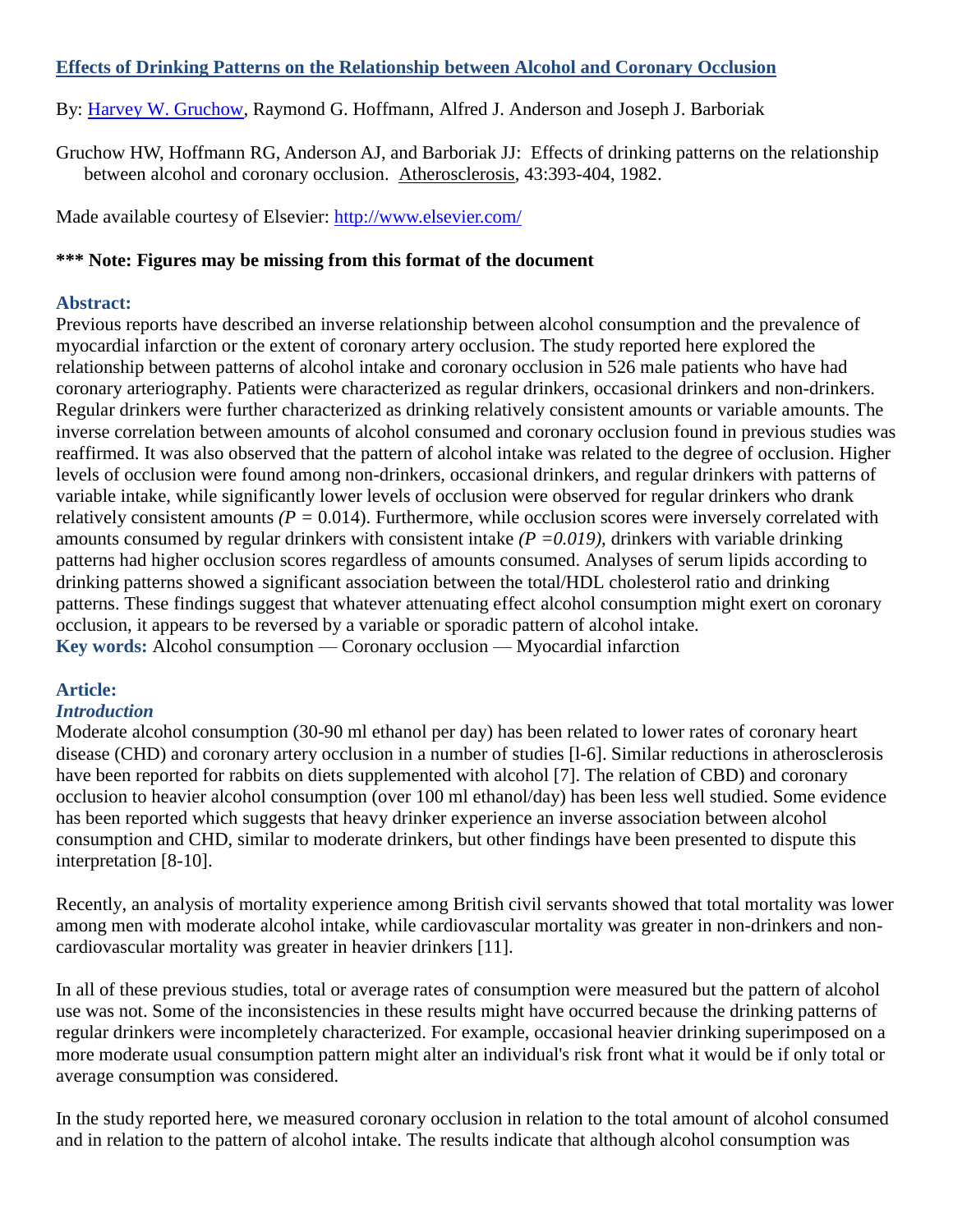inversely associated with coronary occlusion, the pattern of alcohol intake was also an important factor in determining the degree of occlusion.

# **Materials and Methods**

# *Study sample*

A group of 526 volunteer male patients who were referred for diagnostic angiographic examination to two Milwaukee hospitals between 1974 and 1979 were studied. Their mean age was 54 years, with ages ranging between 31 and 80. Informed consent for their participation in the study was obtained according to the principles of the Declaration of Helsinki.

# *Coronary occlusion*

The criteria for the referral of these men were unstable angina pectoris, moderate-to-severe stable angina, previous myocardial infarction, and recurrent chest pain of unknown etiology. The coronary arteriography was carried out by the technique of either Sones and Shirey [12] or Judkins [13]. The angiograms were reviewed independently and by consensus, by a cardiologist and a radiologist, and were recorded according to a uniform protocol. The extent of coronary artery occlusion was graded, as suggested by Rowe et al. [14], except that the scale was inverted with the occlusion scores ranging from 0 (no occlusion) to 300 (complete occlusion). In this method, patients are considered to have three main coronary arteries: right, left anterior descending, and circumflex. If there was an occlusion, an estimate was made of its extent in increments of 25%. For instance, if the left anterior descending was considered 75% occluded and the other two vessels were normal, the occlusion score would be 75. If disease was found in a branch of one of the main vessels, the size of the branch was estimated as compared to that of its parent vessel, the degree of occlusion of the branch was estimated, and the overall effect of the occlusion approximated. This figure was added to the total score.

# *Alcohol consumption*

Information on the-amount, kind, and frequency of alcohol intake was obtained by self-administered questionnaire, based on the method of Khavari [15]. In this method respondents were asked a series of questions about their drinking behavior, including: (l) how much of an alcoholic beverage they usually drank; (2) how frequently; (3) if they ever drank more than their usual amount, what is the most they drank; and (4) how often. These questions were repeated three times—once each for beer, wine, and liquor. Alcohol intake was converted to equivalent ounces of ethanol using values of 4% for beer, 12% for wine and 43% for liquor.

The ability of the Khavari alcohol test (KAT) to discriminate between groups with different consumption levels has been demonstrated [15]. The reported reliability of this instrument for measuring individual alcohol consumption, based on test–retest correlations, was 0.92. The KAT questionnaire and its scoring instructions are available from the Ralph G. Connor Alcohol Research Reference Files (CARRF), Center of Alcohol Studies, Rutgers University, New Brunswick, NJ 08903.

The alcohol questions comprised a portion of an extensive questionnaire given to all hospitalized patients on the day prior to their coronary angiography. Thus, the extent of coronary occlusion in any patient was not known at the time the questionnaire was administered.

From responses to the Khavari questionnaire, three types of drinking patterns were characterized. Men who drank alcoholic beverages with a frequency of at least once-per-week were classified as regular drinkers. Men who drank less often than once-per-week were classified as occasional drinkers, and those who reported they did not drink any alcoholic beverages were non-drinkers.

The patterns of regular drinkers were further characterized by the degree of variability in the quantity of alcohol consumed on different occasions. This variability was measured by the ratio of the maximum to the usual amounts consumed by each individual. Men with low variability ratios (minimum  $= 1.0$ ) had only small differences between their usual and maximum amounts, whereas those with higher ratios had larger differences, and thus more variable drinking patterns.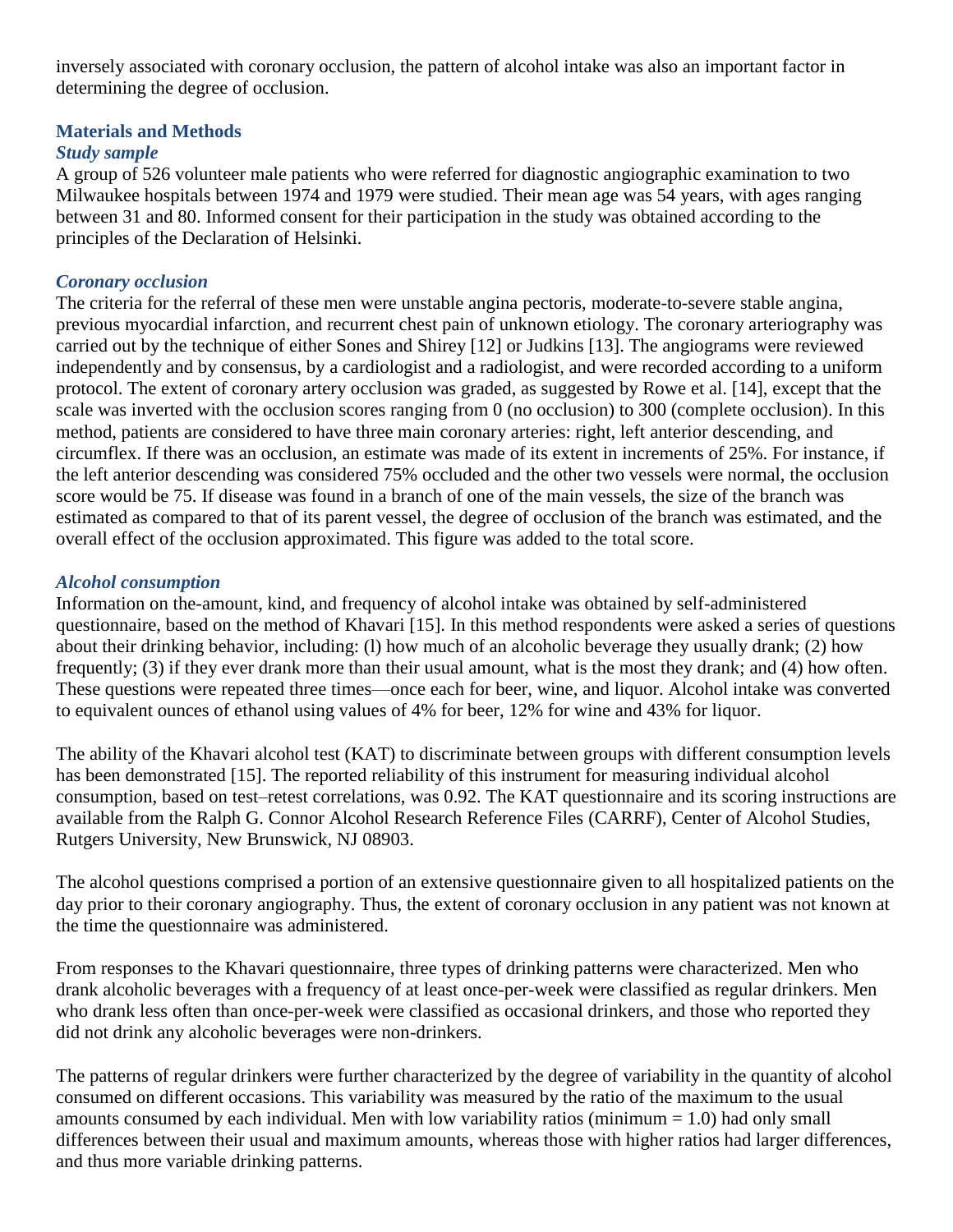#### *Serum lipids*

Fasting blood] samples were collected after an overnight fast at the time of a post-arteriography follow-up visit. The samples were analyzed for total plasma cholesterol and plasma triglyceride levels using automated procedures [16,17] quality control monitored by the Lipid Standardization Program, Center for Disease Control. Atlanta, GA, Plasma high density lipoproteins (HDL) were measured after the heparin—manganese precipitation of the low and very low density lipoproteins (LDL and VLDL) [18].

The procedure was standardized with serum samples of known HDL cholesterol content supplied by courtesy of Dr. G.R. Cooper, Center for Disease Control, Atlanta, GA.

#### *Smoking history*

Information on cigarette smoking history was obtained by direct questioning of the patient. A five-point smoking scale  $(1 = non-smokers; 5 = heavier smokers)$  was constructed as reported in a previous publication [19].



Fig. 1. Coronary occlusion scores for all 526 men in study, according to weekly alcohol consumption. Values shown are means ± SE.  $F = 9.771$ ,  $P = 0.0019$ . Numbers of patients in each group are given in parentheses.

# **Results**

For the entire group of men in the study, significantly lower coronary occlusion scores were observed for higher levels of total alcohol consumption (Fig. 1). The highest degree of occlusion was observed among the nondrinkers, and the lowest occlusion scores were among the heaviest drinkers (> 300 ml ethanol weekly). Separate analyses of amounts of alcohol consumed per occasion and the frequency of alcohol intake showed both to be significantly and inversely related to occlusion scores, similar to the trend for total alcohol consumption. As in previous studies, this inverse relationship between alcohol consumption and coronary occlusion was independent of age or smoking [4].

Comparisons between men with different drinking patterns showed regular drinkers to have significantly lower occlusion scores than either occasional drinkers or non-drinkers (Table l). Regular drinkers also had significantly higher total alcohol consumption, but there were no significant differences in age or smoking history between any of these groups.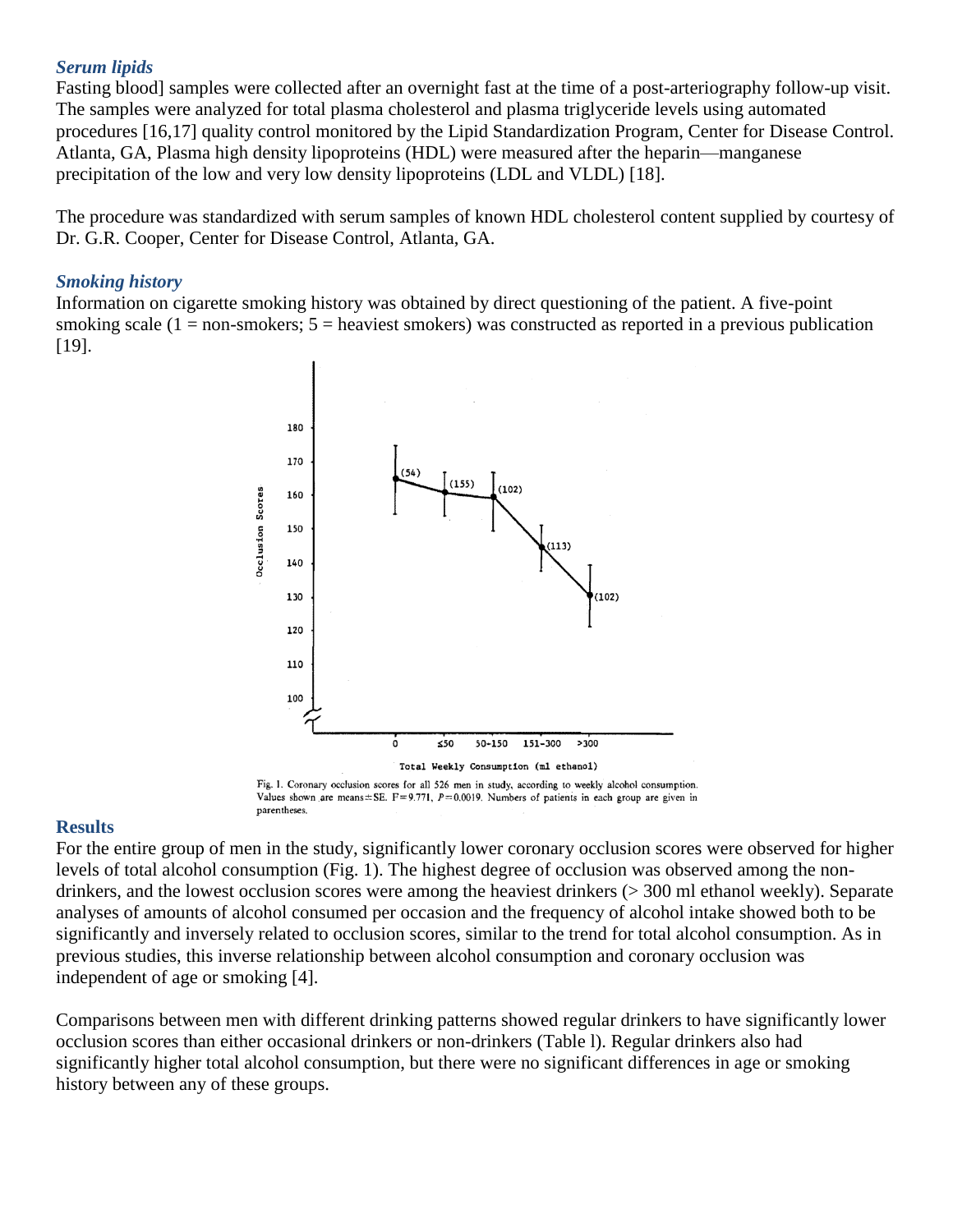|                                            | Drinking patterns <sup>a</sup> |                 |                 |
|--------------------------------------------|--------------------------------|-----------------|-----------------|
|                                            | Regular                        | Occasional      | Non-drinker     |
| Number                                     | 309                            | 163             | 54              |
| Occlusion score *                          | $145.1 \pm 4.9$                | $160.6 \pm 6.4$ | $165.4 \pm 9.7$ |
| Weekly alcohol consumption (ml ethanol) ** | $300.3 \pm 17.9$               | $23.8 \pm 1.5$  |                 |
| Age (years)                                | 53.7 $\pm$ 0.5                 | $54.9 \pm 0.5$  | $54.7 \pm 0.9$  |
| Smoking scale                              | $3.5 \pm 0.1$                  | $3.3 \pm 0.1$   | $3.2 \pm 0.2$   |
|                                            |                                |                 |                 |

COMPARISONS BETWEEN REGULAR, OCCASIONAL, AND NON-DRINKERS BY OCCLU-SION SCORE, ALCOHOL CONSUMPTION, AGE, AND CIGARETTE SMOKING

See text for definitions of patterns. Values given are means ± SE.

\* Differences between groups significantly different based on F-ratios:  $P \le 0.025$  for occlusion scores, and <0.01 for alcohol consumption.

Figure2 shows the occlusion scores for regular drinkers according to their variability ratios. Significantly higher occlusion scores were observed for men with higher ratios, most notably for those with ratios over 2.0 *(P =*  0.014). However, no significant relationships were evident between variability ratio and weekly alcohol consumption, age or smoking history. Additional univariate analyses (comparing men with ratios above and below 2.0), and multivariate regression analyses con-firmed that the direct correlation between variability ratio and occlusion score was independent of these other variables.



Scores are adjusted for smoking history, age, and total alcohol consumption. Values given are means: SE  $F = 2.792$ ,  $P = 0.041$ . Twenty-six patients were excluded from this analysis because of incomplete data, yielding a total n of 283. Numbers of patients in each group are given in parentheses.

Variability ratios also affected the association between coronary occlusion and total alcohol consumption. Men with more variable drinking patterns (variability ratios  $\geq$  2) had higher occlusion scores, regardless of the total amount of alcohol consumed (Table 2), while occlusion scores were negatively related to the amount of alcohol consumed by drinkers with lower variability ratios  $(\leq 2)$ .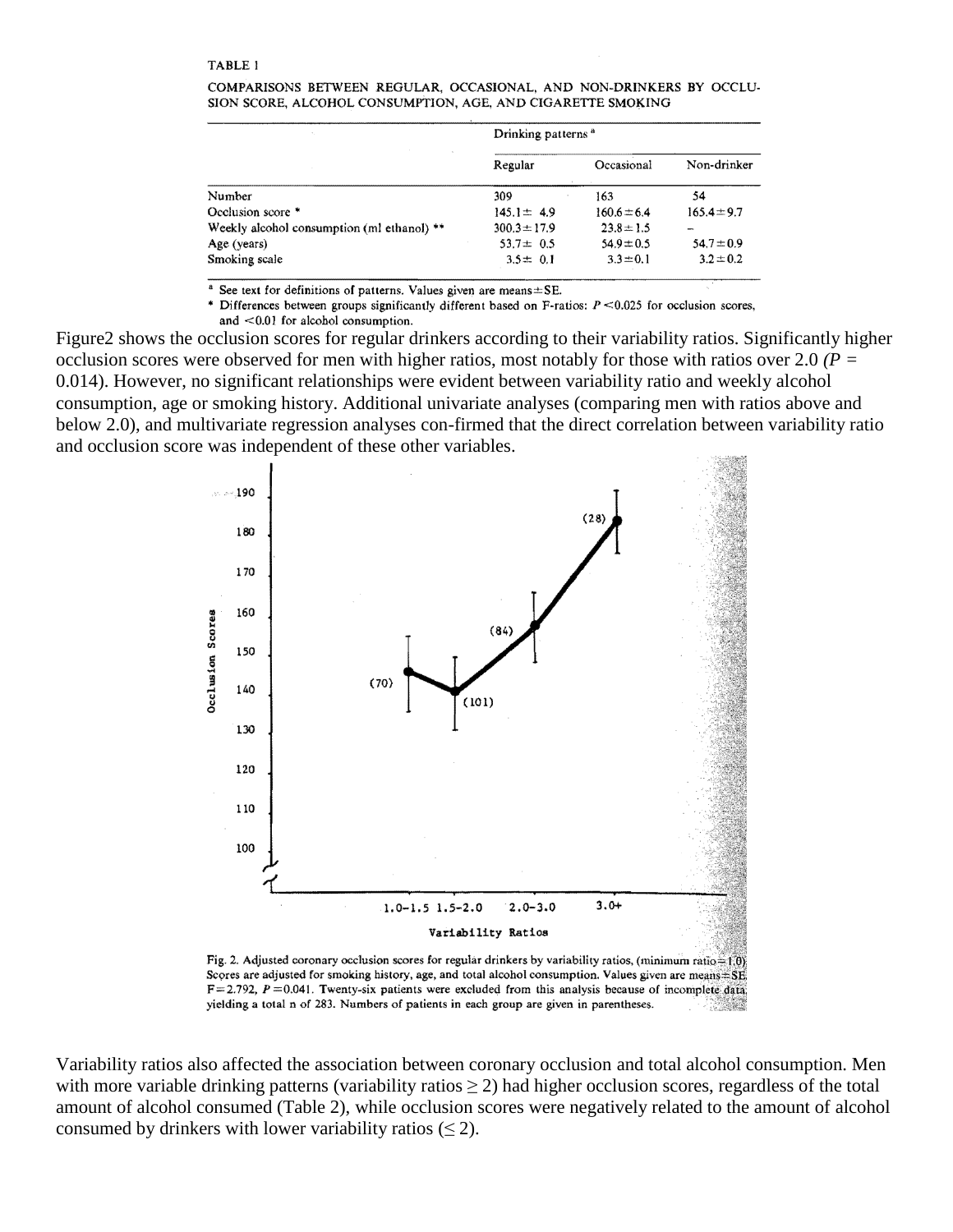| TABLE 2<br>OCCLUSION SCORES FOR WEEKLY ALCOHOL CONSUMPTION BY VARIABILITY RATIOS<br>OF REGULAR DRINKERS<br>Numbers of patients are given in parentheses. |                                   |                    |                            |                |  |  |  |
|----------------------------------------------------------------------------------------------------------------------------------------------------------|-----------------------------------|--------------------|----------------------------|----------------|--|--|--|
| Variability<br>ratio                                                                                                                                     | Total weekly amounts (ml ethanol) |                    |                            | $P$ -value     |  |  |  |
|                                                                                                                                                          | < 100                             | $100 - 300$        | >300                       |                |  |  |  |
| >2<br>$\leq 2$                                                                                                                                           | 172(23)<br>169(36)                | 158(60)<br>143(71) | (35)<br>160<br>129<br>(66) | 0.596<br>0.019 |  |  |  |
| Total                                                                                                                                                    | 170 (59)                          | 150 (131)          | 139 (101)                  | 0.021          |  |  |  |

P-values are based on F-ratios for linear trends in occlusion scores with increasing weekly amounts

The results of the serum lipid determinations are given in Table 3. Total cholesterol, HDL cholesterol, and the ratio of total to HDL cholesterol varied significantly with drinking patterns. HDL cholesterol levels as well as total cholesterol levels were higher for regular drinkers than for occasional drinkers or non-drinkers, but there were only small differences in these levels between regular drinkers with high or low variability ratios. However, the lowest total/HDL cholesterol ratio was seen among regular drinkers with low  $(\leq 2)$  variability ratios  $(P < 0.05)$ , This indicated that the fraction of total cholesterol accounted for by the HDL component was significantly higher among regular drinkers with low variability ratios than among those with high variability ratios.

#### TABLE 3

RESULTS OF SERUM LIPID DETERMINATIONS ACCORDING TO DRINKING PATTERNS Values given are means ± SE.

|                                            | Non-drinkers     | Occasional<br>drinkers<br>$(n=163)$ | Regular drinkers             |                         | $P$ -value $*$ |
|--------------------------------------------|------------------|-------------------------------------|------------------------------|-------------------------|----------------|
|                                            | $(n=54)$         |                                     | Ratios $\leq 2$<br>$(n=173)$ | Ratios > 2<br>$(n=118)$ |                |
| Triglycerides (mg/dl)<br>Total cholesterol | $185.8 \pm 51.7$ | $160.8 \pm 9.8$                     | $154.3 \pm 7.7$              | $158.4 \pm 10.7$        | 0.67           |
| (mg/dl)<br>HDL cholesterol                 | $215.9 \pm 9.1$  | $219.0 \pm 3.6$                     | $228.5 \pm 2.8$              | $234.0 \pm 4.6$         | 0.02           |
| (mg/dl)<br>Total/HDL cholesterol           | $43.8 \pm 2.0$   | $43.9 \pm 1.3$                      | $49.5 \pm 0.9$               | $47.8 \pm 1.4$          | < 0.01         |
| ratio                                      | $6.1 \pm 0.7$    | $5.4 \pm 0.2$                       | $4.9 \pm 0.1$                | $5.3 \pm 0.2$           | 0.02           |

\* P-values are based on F-ratios for the differences between groups.

#### **Discussion**

The results of this study confirm previous findings that coronary occlusion is inversely associated with total alcohol intake [4]. However, more significantly the data indicate that the pattern of alcohol consumption also affects the degree of coronary occlusion. Lower occlusion scores were observed among regular drinkers who drank relatively consistent amounts, while higher scores were observed among non-drinkers, occasional drinkers, and regular drinkers who drank varying amounts.

A further interesting finding was that the inverse relationship between amount of alcohol consumed and degree of coronary occlusion existed for regular drinkers with relatively consistent intake patterns, but not for regular drinkers with more variable intake patterns. The implication of these findings is that whatever protective effect alcohol consumption might convey for coronary occlusion (and presumably CHD), it appears to be reversed by a variable or sporadic consumption pattern.

At this time there is no definite metabolic explanation for the effects of different drinking patterns on coronary occlusion. There have been several reports linking alcohol intake to elevated levels of HDL cholesterol [20,211 We have previously investigated the interrelationship of coronary occlusion, HDL cholesterol. and alcohol [22],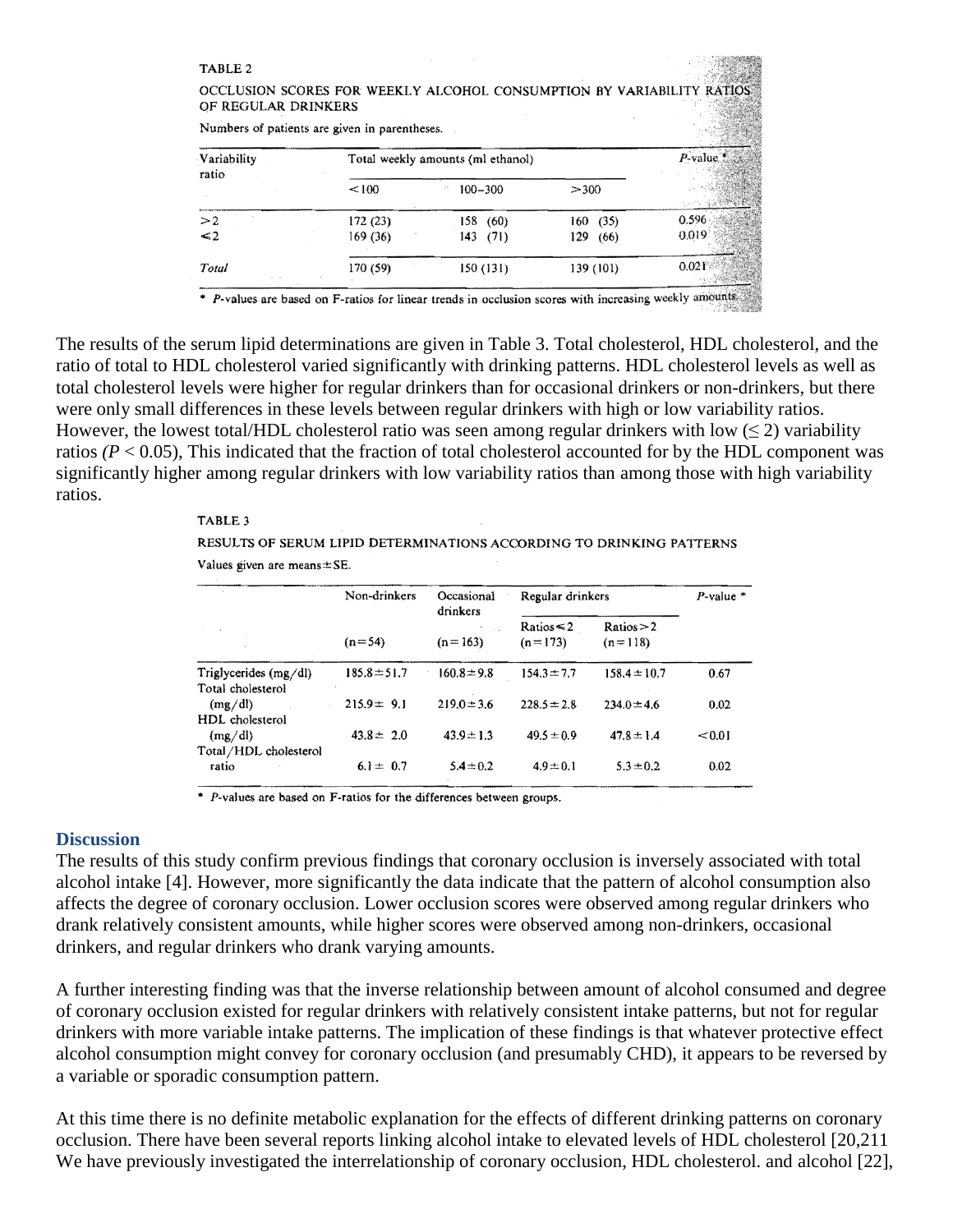and found that HDL cholesterol accounted for at least part of the alcohol—coronary occlusion association. The data presented here indicate that studies of serum lipids in relation to patterns of alcohol consumption ma\ provide further insight to the metabolic factors involved. An elevated HDL cholesterol fraction was evident for regular drinkers with low variability ratios. The possibility of differential changes in HDL subfractions was not looked at in this study, but should also be considered.

The findings of this study indicate the importance of drinking patterns lo the relationship between alcohol intake and coronary occlusion. However, generalization of these findings to other populations may be limited by the select nature of our study group which consisted of men with symptoms suggestive of heart disease, although there is no evidence of bias that could alter our conclusions. Little information is available on the drinking habits or other risk factors of these men prior to the time of angiography, but a preliminary study of the drinking habits indicates considerable long-term constancy. Also, despite the apparent selection bias. our results agree with those of other investigators who found inverse relationships between alcohol intake and CHD in less selected populations (c.f. [1,3,5,6]).

# **References**

1 Klatsky, A.L., Friedman, G.D. and Siegelaub, A.B., Alcohol consumption before myocardial infarction — Results from the Kaiser–Permanente epidemiologic study of myocardial infarction. Ann. Int. Med., 81 (1974) 294.

2 Stason, W.B., Neff, R,K., Miettinen, 0.S., et al., Alcohol consumption and non-fatal myocardial infarction, Amer. J. Epidemiol., 104 (1976) 603.

3 Hennekens, C.H., Rosner, B. and Cole, D.S., Daily alcohol consumption and fatal coronary float disease, Amer. J. Epidemiol., 107 (1978) 196.

4 Barboriak, J.J., Anderson, AI, Rimm, A.A. and Tristani, F.E., Alcohol and corollary arteries Alcoholism: Clin, and Exp. Res., 3 (1979) 29.

5 Yano, K., Rhoads, G.G. and Kagan, A., Coffee, alcohol and risk of coronary heart disease among Japanese men living in Hawaii, N. Engl. J. Med., 297 (1977) 405.

6 Kozararevic, D., *McGee,* D., Vopiodie, N., et al., Frequency of alcohol consumption and morbidity and mortality, Lancet, i (1980) 613.

7 Klurfeld, DM. and Kritchevsky, D,, Differential effects of alcoholic beverages on experimental atherosclerosis in rabbits, Exp. Mol. Path., 34 (1981) 62.

8 Klatsky, A.L,, Friedman, G.D. and Siegelaub, A.B., Alcohol use and cardiovascular hospitalizations, (Abstract), Circulation, 60 (II) (1979) 151.

9 Dyer, A.R., Stamler, J., Paul, O., Lepper, M., Shekelle, R., McKean, H, and Garside, D., Alcohol consumption and 17-year mortality in the Chicago Western Electric Company Study, Prey. Med., 9 (1980) 78,

10 Dyer, A.R., Slamler, J., Paul, O., Lepper, M., Shekelle, R. McKean, H, and Garside, D., Alcohol consumption, cardiovascular risk factors, and mortality in two Chicago epidemiologic studies, Circulation, 56 (1977) 1967.

11 Marmot, M,G., Shipley, MI, Rose, G. and Thomas, B.J., Alcohol and mortality — A U-shaped curve, Lancet, i (1981) 580.

12 Sones, Jr., F.M. and Shirey, E.K., Cine coronary arteriography, Med. Concepts Cardiovascular Dis., 31 (1962) 735.

13 Judkins, M.P., Selective coronary radiography — A percutaneous transfemoral technic, Radiology, 89 (1967) 815,

14 Rowe, G.G., Thomsen, J.H., Stenlund, R.R., et al., A study of hemodynamics and coronary artery disease, Circulation, 39 (1969) 139.

15 Khavari, K.A. and Farber, P.D., A profile instrument for the quantification and assessment of alcohol consumption, J. Stud. Alcohol, 39 (1978) 1525,

16 Block, W.D., Jarrett, J.K. and Levin, J.B., Use of a single color reagent to improve the automated determination of serum total cholesterol. In: L.T. Skeggs, Jr. (Ed.)., Automation in Analytical Chemistry, Mediad, New York, 1965, p. 345.